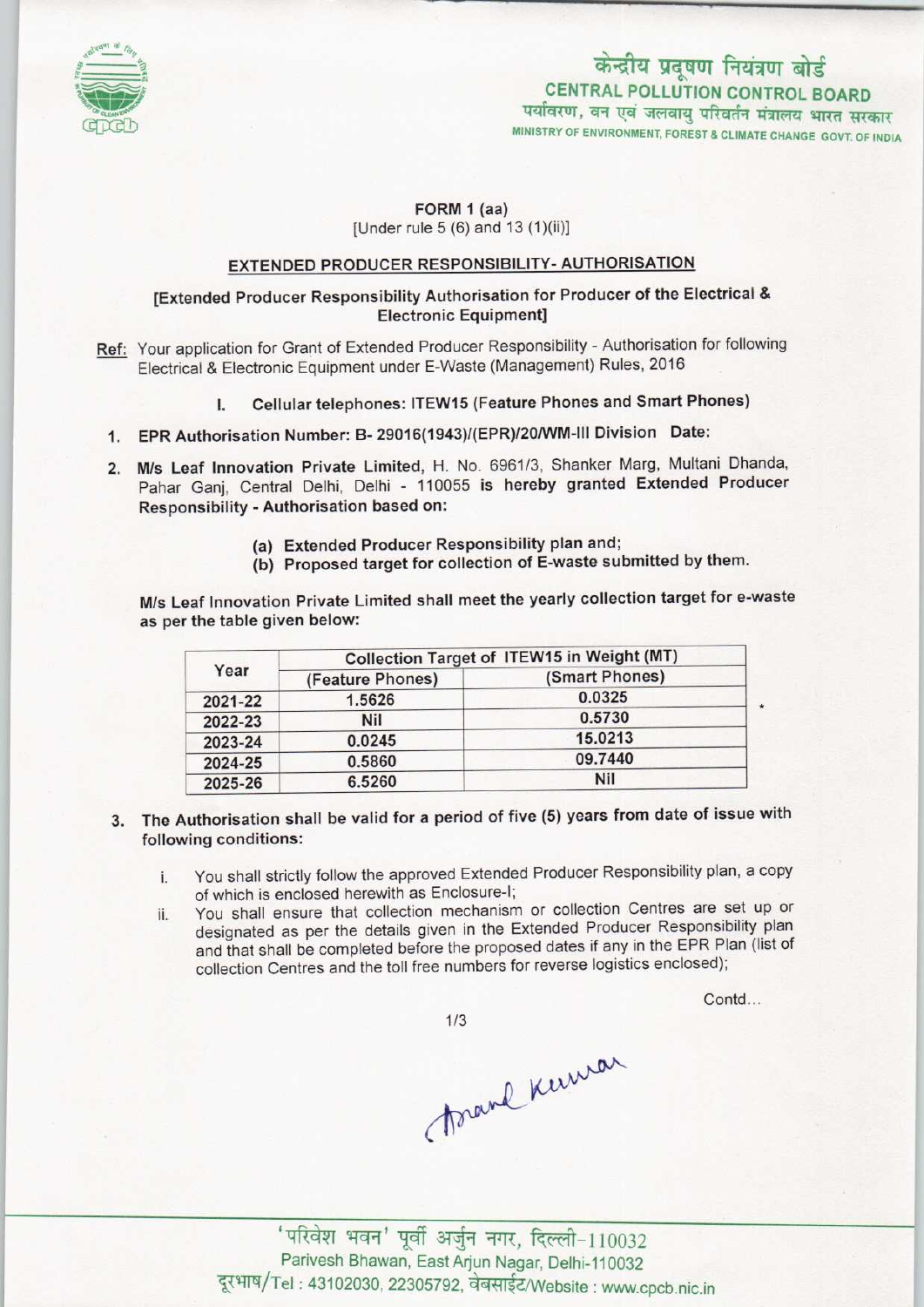

From pre page...

- iii. You shall ensure that all the collected e-waste is channelized to your dismantler/recycler Horizon Recycling Pvt. Ltd. Khasra No 35, Vill Kumarhera, Green Land Industrial Complex, 7km, Dehradun Road, Saharanpur-247001 U. P. and record shall be maintained at dismantler/recycler and at your end.
- iv. You shall maintain records, in Form-2 of these Rules, of e-waste and make such records available for scrutiny by Central Pollution Control Board;
- v. You shall file annual returns in Form-3 to the Central Pollution Control Board on or before 30th day of June following the financial year to which that returns relates.

## vi. General Terms & Conditions of the Authorisation:

- a. The authorisation shall comply with provisions of the Environment (Protection) Act, 1986 and the E-waste (Management) Rules,2016 made there under;
- b.The authorisation or its renewal shall be produced for inspection at the request of an officer authorised by the Central Pollution Control Board;
- c.Any change in the approved Extended Producer Responsibility plan should be informed to Central Pollution Control Board within 15 days on which decision shall be communicated by Central Pollution Control Board within sixty days;
- d.It is the duty of the authorised person to take prior permission of the Central Pollution Control Board to close down any collection centre/points or any other facility which are part of the EPR plan;
- e. An application for the renewal of authorisation shall be made as laid down in subrule (vi) of rule of 13(1) the E- Waste (Management) Rules, 2016;
- f. The Board reserves right to cancel/amend/revoke the authorisation at any time as per the policy of the Board or Government.

## i. Additional Conditions: -

- a) That the applicant will submit annual sales data along with annual returns;
- b) That the applicant has to ensure that the addresses of collection points provided by them in their EPR Plan are correct and traceable and the collection points/centres are functional;
- c) That the applicant will submit revised application for grant of EPR Authorisation in case of applicant adding/changing PRO or changing its EPR Plan;

Contd...

213 keural